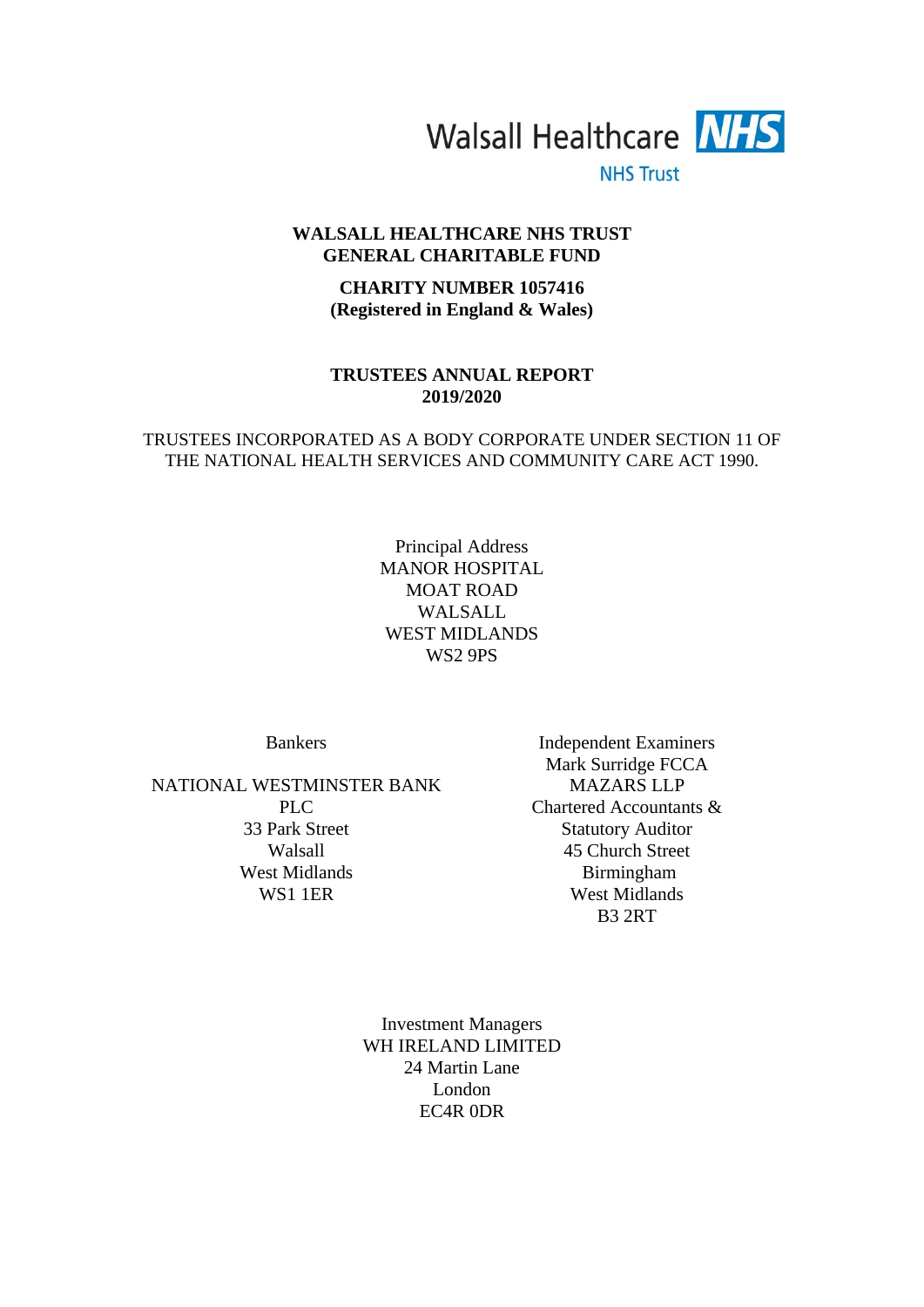The Walsall Healthcare NHS Trust General Charitable Fund is governed by a model declaration of trust for a NHS charity. The objectives of the charity are for any charitable purpose or purposes relating to the National Health Service wholly or mainly for the service provided by the Walsall Healthcare NHS Trust.

The charity is registered with the Charity Commission who have declared that, under the provisions of section 96 of the Charities Act 2011, the charity and the following charities shall be treated as a single charity for the purposes of Sections 3 and 4 (Registration) of the Charities Act 2011 and for the purposes of Part IV of that Act (Accounting):

- 1. Corporate including General and Educational Fund
- 2. Medical Specialties Fund
- 3. Surgical Specialties Fund
- 4. Women's Children's and Community Services Fund
- 5. Specialist Palliative Care Fund

The annual accounts comply with the current statutory requirements as notified by the Charity Commissioners and they are in line with the requirements detailed in the Charities Governing Document and the Statement of Recommended Practice (SORP) Financial Reporting Standard (FRS) 102 effective from the 1<sup>st</sup> January 2019.

# **TRUSTEE**

The Walsall Healthcare NHS Trust Board as the Corporate Trustee of the Charitable Funds is governed by the law applicable to Trusts, principally the Trustee Act 2000 and also the law applicable to Charities which is governed by the Charities Act 2011.

As Corporate Trustee, the Trust Board is responsible for the overall management of Charitable Funds.

The Trust Board has devolved responsibility for the on-going management of the funds to the Charitable Funds Committee; the Committee membership comprised:

| Mr P Assinder        | Non-Executive Director (Chair from February 2020 meeting) |
|----------------------|-----------------------------------------------------------|
| Mr S Heer            | Non-Executive Director (Chair October 2019 meeting)       |
| Mr A Yates           | Non-Executive Director (Chair to October 2019 meeting)    |
| Mr Russell Caldicott | Director of Finance                                       |
| Mrs K Dunderdale     | Director of Nursing                                       |

Members are appointed to the Charitable Funds Committee by election of the presiding Trust Board members.

The Charitable Funds Committee review financial performance of the investment portfolio, monitor and approve expenditure and the balances held on funds, to ensure the objectives of the Charity are satisfied and ultimately that of the general public.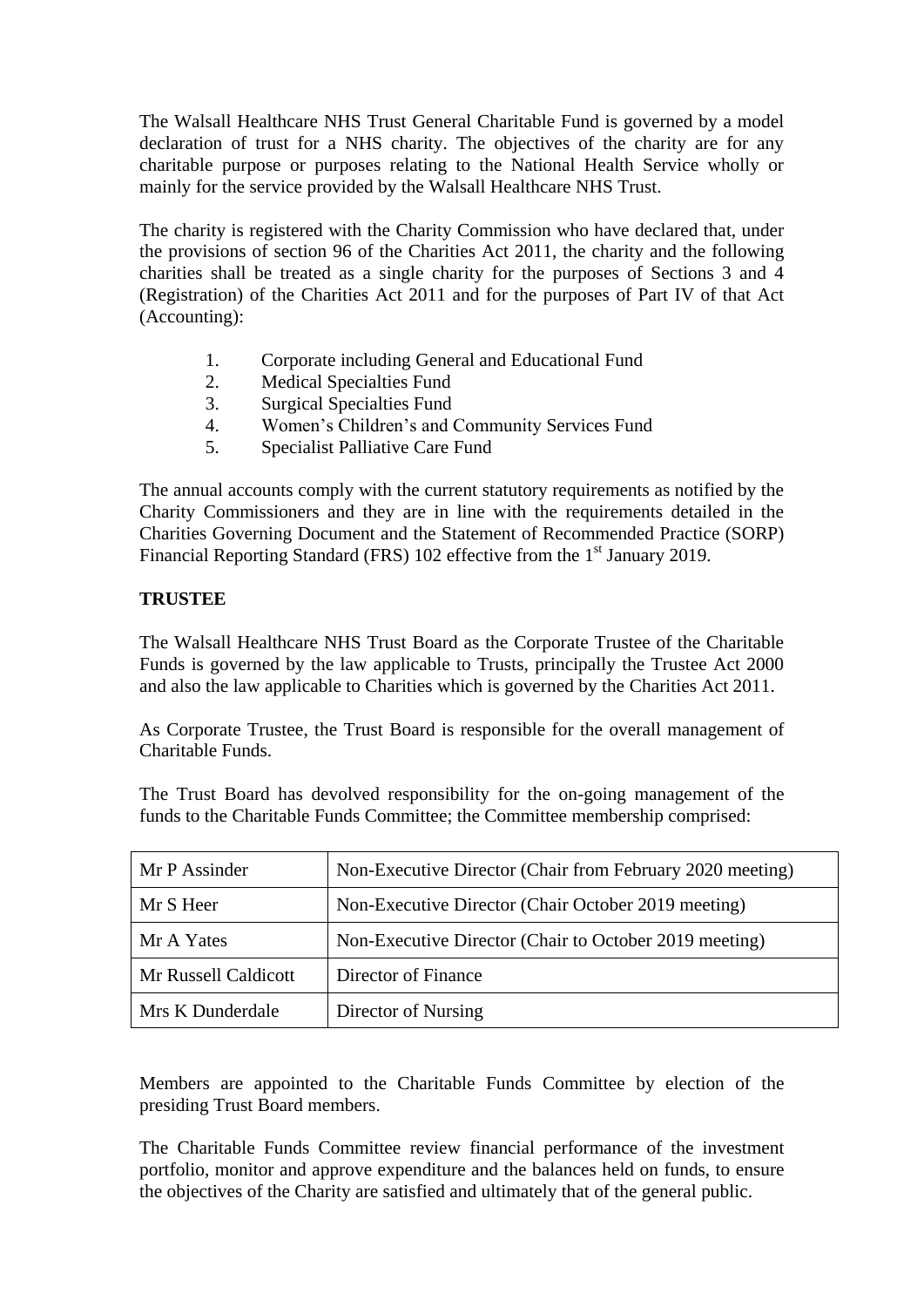# **Reserves Policy**

The trustees have established a reserves policy as part of their plans to provide long term support to the Trust for research, education, new equipment, staff and patient benefits and building work.

The trustees intend that funds are spent within a reasonable period of receipt and therefore plan to maintain reserves sufficient to cover future expenditure equivalent to an average of 6 months. The trustees have previously set a contingency reserve total of £500,000 that is periodically review and revised accordingly in relation to the levels of committed expenditure. The value of net assets is currently below the contingency reserve and the trustees have implemented measures to arrest the temporary erosion of the reserve.

# **Income & Expenditure**

During the year the total balances on funds reduced by £469,000. The net total of donations and income from investments was a deficit £204,000 (including revaluation and disposal of investments) with total expenditure at £265,000.

Donations are received from a wide variety of sources, including bequests. The League of Friends donated £29,585 to purchase a Theatre Stacker. The total value of donations and legacies received in the year was £180,000; many of these were received as a way of expressing gratitude for the care provided to individuals or their relatives.

The charity fundraiser arranged fundraising and awareness events for the benefit of the Charity during the year details of which is included within the attached Well Wishers report. The Charity also benefited from specific fund raising events arranged by Trust employees and external bodies.

During the financial year £8,031 was also received in relation to the Staff Lottery which is an initiative of the Well Wishers (associated trading name of Walsall Healthcare NHS Trust General Charitable Fund).

The charity ensures that donations received are used in accordance with the wishes of the donor i.e. to purchase medical equipment, provide amenities to patients and staff and finance limited education and medical research.

Charitable funds have been used to purchase medical equipment, to provide amenities for patients and staff and to finance limited medical research and education. As an example during the financial year the following items of medical equipment were purchased:

| <b>Theatre Stacker</b>        | £29,585 |
|-------------------------------|---------|
| <b>Desktop Dental Scanner</b> | £24,900 |
| <b>Vertical Lift Chairs</b>   | £22,966 |
| Sonosite Edge Scanner         | £18,000 |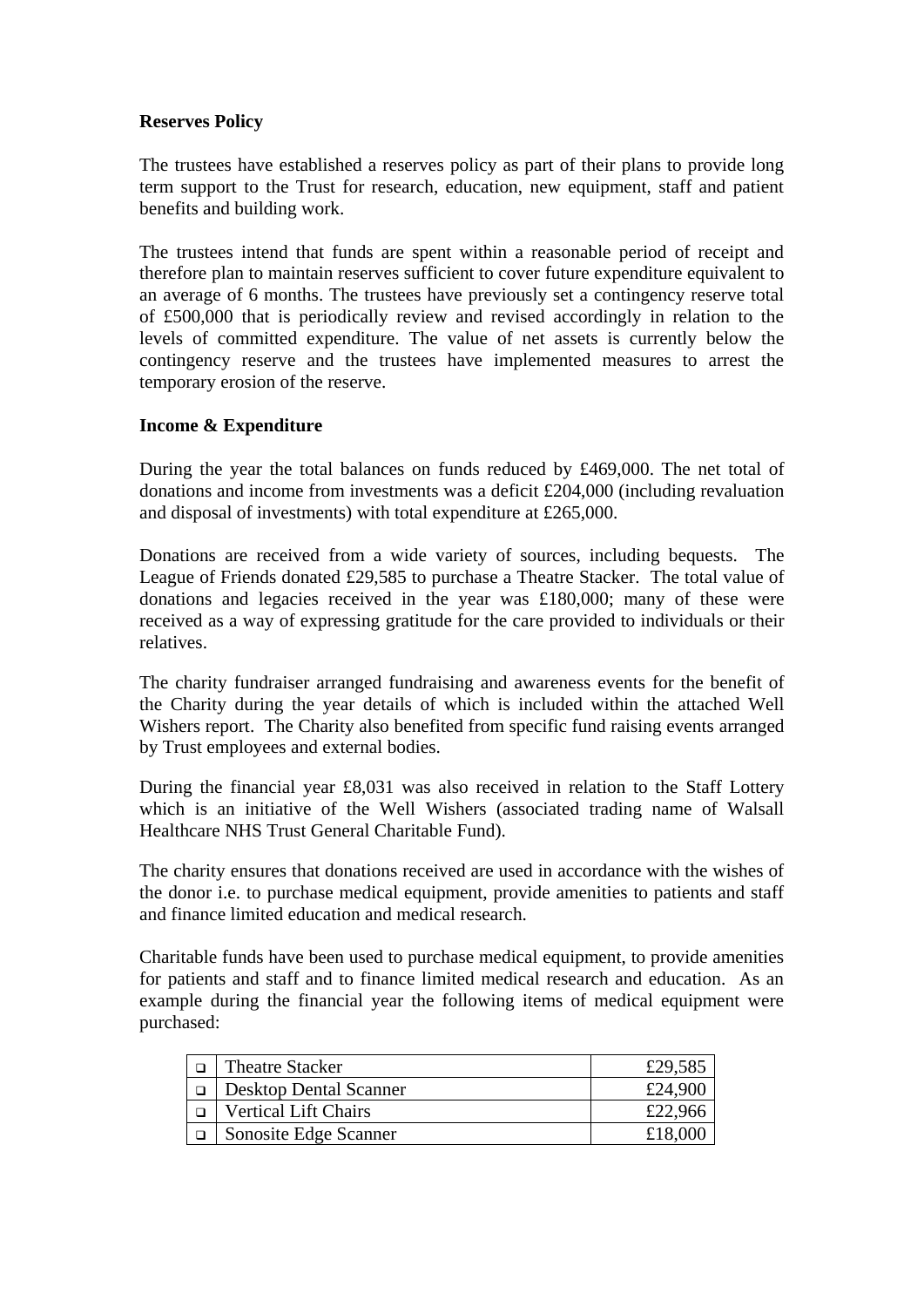The Charity has the following commitments for the forthcoming year:

| <b>Manoscanner Consumables</b> | £7,410 |
|--------------------------------|--------|
| Desktop Scanner (Storage)      | £6,895 |
| Chemotherapy Chair             |        |

During 2019/20 the value of investments within the portfolio reduced by £463,000, representing a decrease of 50%. The overall loss on the revaluation of investments within the portfolio is £440,000 taking into consideration the cumulative gains from previous years. This reflects a revaluation loss on investment of 49% after the disposal and purchase of investments.

Investments are not made in industries whose aims and objectives are contrary to those of the NHS, e.g. Tobacco Industries, Breweries.

The value of the Portfolio has been considerably impacted by the considerable reduction in the level of donations received in the last few years. Increased levels of expenditure and commitments have affected the investment manager's growth strategy as the charity has required cash resources to settle creditor commitments. The economic uncertainty created by Brexit, and the recent global pandemic (COVID-19) has resulted in a significant loss in the value of investments many of which have dropped below their original investment cost.

The Corporate Trustees have considered exposure to falls in the value of investments as the major risk to which the Charity is exposed. Last year the Investment strategy was revised to change the weighting of the investments within the portfolio. This empowered the investment manager to respond more quickly to changing market conditions, however the unprecedented market conditions during 2020 exposed deficiencies within the investment portfolio.

The net assets of the Charity at the time of reporting are below the reserve total of £500,000 however the reserves are more than sufficient to cover the average of 6 months. There is an expectation of an upturn in the valuation of the funds as the markets recover during the latter half of 2020/21 in addition to normal levels of donations. The Charity is expanding its network and is in the process of receiving national funds to further sustain the viability of the Charity.

All donations will be gratefully received and will be used to enhance services over and above that provided by the NHS for both patients and staff.

They should be sent to:

The General Office Walsall Healthcare NHS Trust Manor Hospital Moat Road Walsall WS2 9PS

Donations will be paid into the Walsall Healthcare NHS Trust General Charitable Account which is the bank account for the charity.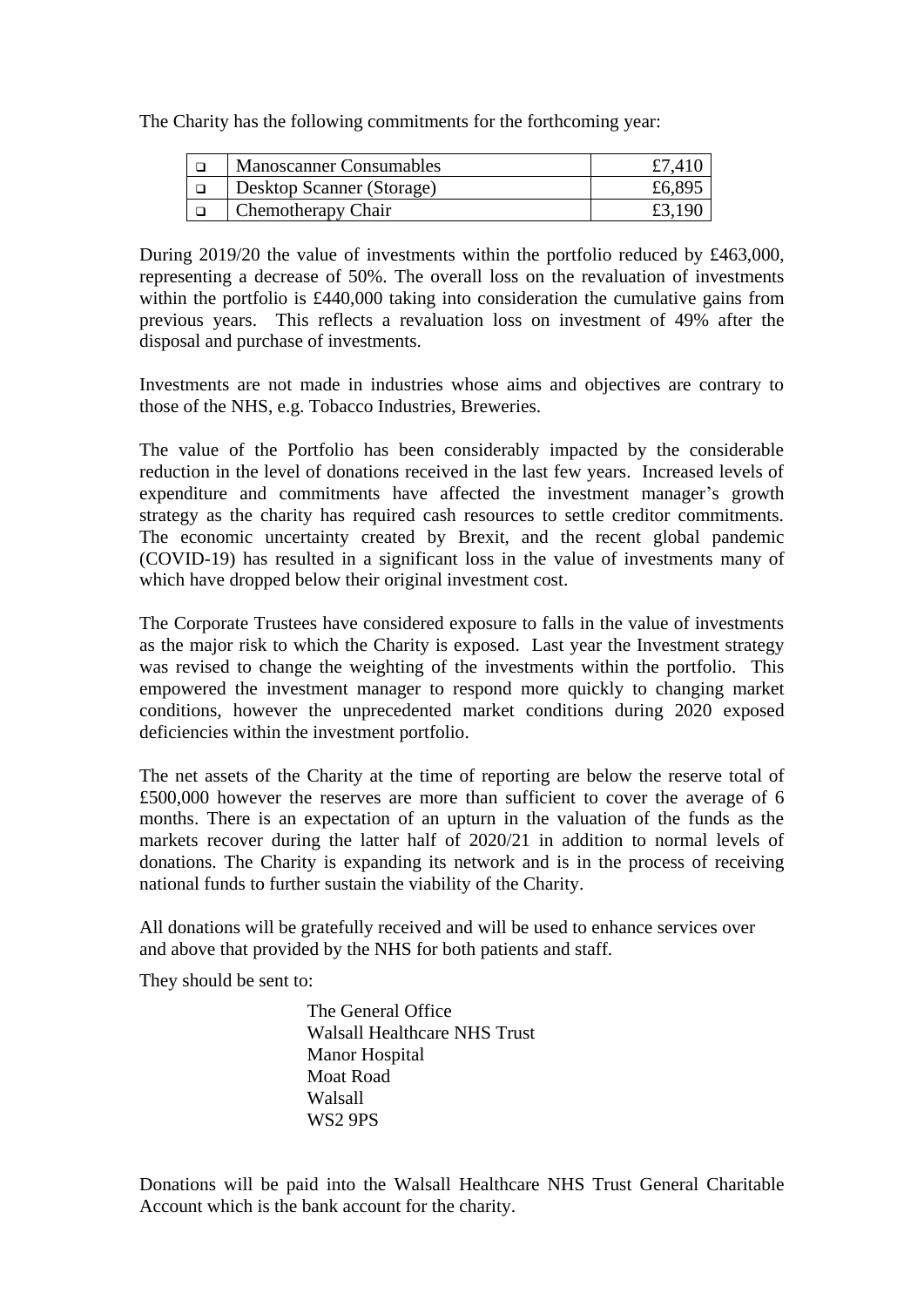The following is an extract of the accounts and has been compiled to assist readers in understanding the Charity's financial affairs.

# **STATEMENT OF FINANCIAL ACTIVITIES FOR YEAR ENDED 31 MARCH 2020**

|                                                                 | 2019/20                     | 2019/20                   | 2019/20              | 2018/19              |
|-----------------------------------------------------------------|-----------------------------|---------------------------|----------------------|----------------------|
|                                                                 | £000<br><b>Unrestricted</b> | £000<br><b>Restricted</b> | £000<br><b>Total</b> | £000<br><b>Total</b> |
| <b>Income and Endowments from:</b>                              |                             |                           |                      |                      |
| Donations and legacies                                          | 112                         | 68                        | 180                  | 216                  |
| Other trading activities                                        | 8                           |                           | 8                    | 9                    |
| <b>Investment Income</b>                                        | 35                          | 8                         | 43                   | 37                   |
| Other Income                                                    | $\mathfrak{2}$              | 3                         | 5                    | 10                   |
| <b>Total Income</b>                                             | 157                         | 79                        | 236                  | 272                  |
| Expenditure on:                                                 |                             |                           |                      |                      |
| Raising funds                                                   | 28                          | 8                         | 36                   | 35                   |
| <b>Charitable Activities</b>                                    | 125                         | 104                       | 229                  | 274                  |
| <b>Total Expenditure</b>                                        | 153                         | 112                       | 265                  | 309                  |
| <b>Net Incoming/(Outgoing) Resources</b>                        | 4                           | (33)                      | (29)                 | (37)                 |
| Transfer between funds                                          | $\boldsymbol{0}$            | $\boldsymbol{0}$          | $\boldsymbol{0}$     | $\boldsymbol{0}$     |
| Gains/(Losses)<br>on revaluation and disposal of<br>investments | (365)                       | (75)                      | (440)                | (202)                |
| Net movement in funds                                           | (361)                       | (108)                     | (469)                | (239)                |
| Fund balances brought forward at 31 March 2019                  | 655                         | 184                       | 839                  | 1,078                |
| Fund balances carried forward at 31 March 2020                  | 294                         | 76                        | 370                  | 839                  |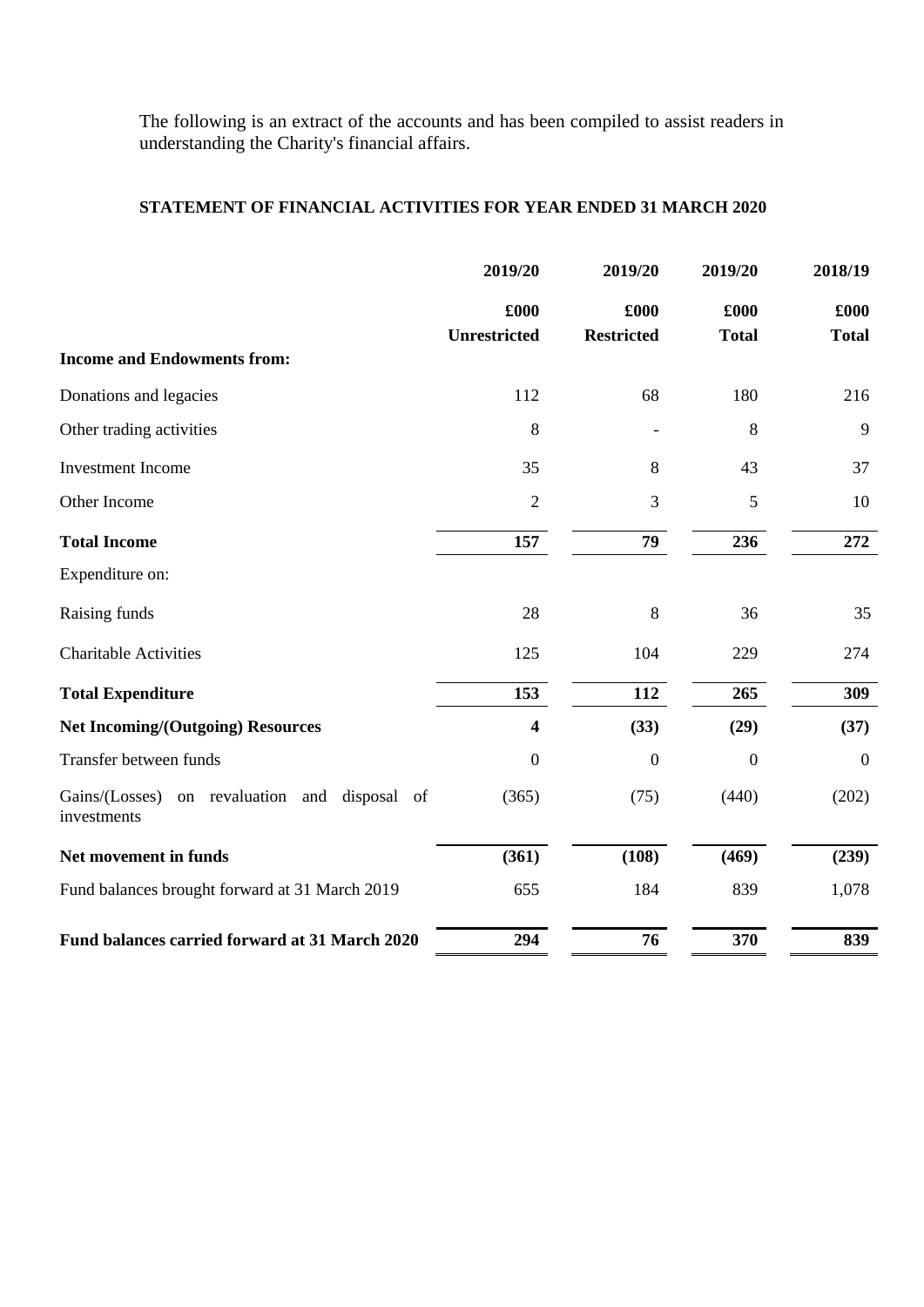# **BALANCE SHEET AS AT 31 MARCH 2020**

|                                   | 2019/20<br>£000 | 2018/19<br>£000 |
|-----------------------------------|-----------------|-----------------|
| <b>Fixed Assets:</b>              |                 |                 |
| Investments                       | 455             | 918             |
| <b>Total Fixed Assets</b>         | 455             | 918             |
| <b>Current Assets:</b>            |                 |                 |
| Debtors                           | $\overline{7}$  | 6               |
| Investments                       | 63              | 5               |
| Cash at bank and in hand          | 295             | 106             |
| <b>Total Current Assets</b>       | 365             | 117             |
| <b>Liabilities:</b>               |                 |                 |
| Creditors due within one year     | (450)           | (196)           |
| <b>Total Net Assets</b>           | 370             | 839             |
| <b>Total Funds of the Charity</b> |                 |                 |
| Restricted income funds           | 76              | 184             |
| Unrestricted funds                | 294             | 655             |
|                                   | 370             | 839             |

# **Approved on behalf of the Trustee**

that

**MR RUSSELL CALDICOTT DIRECTOR OF FINANCE**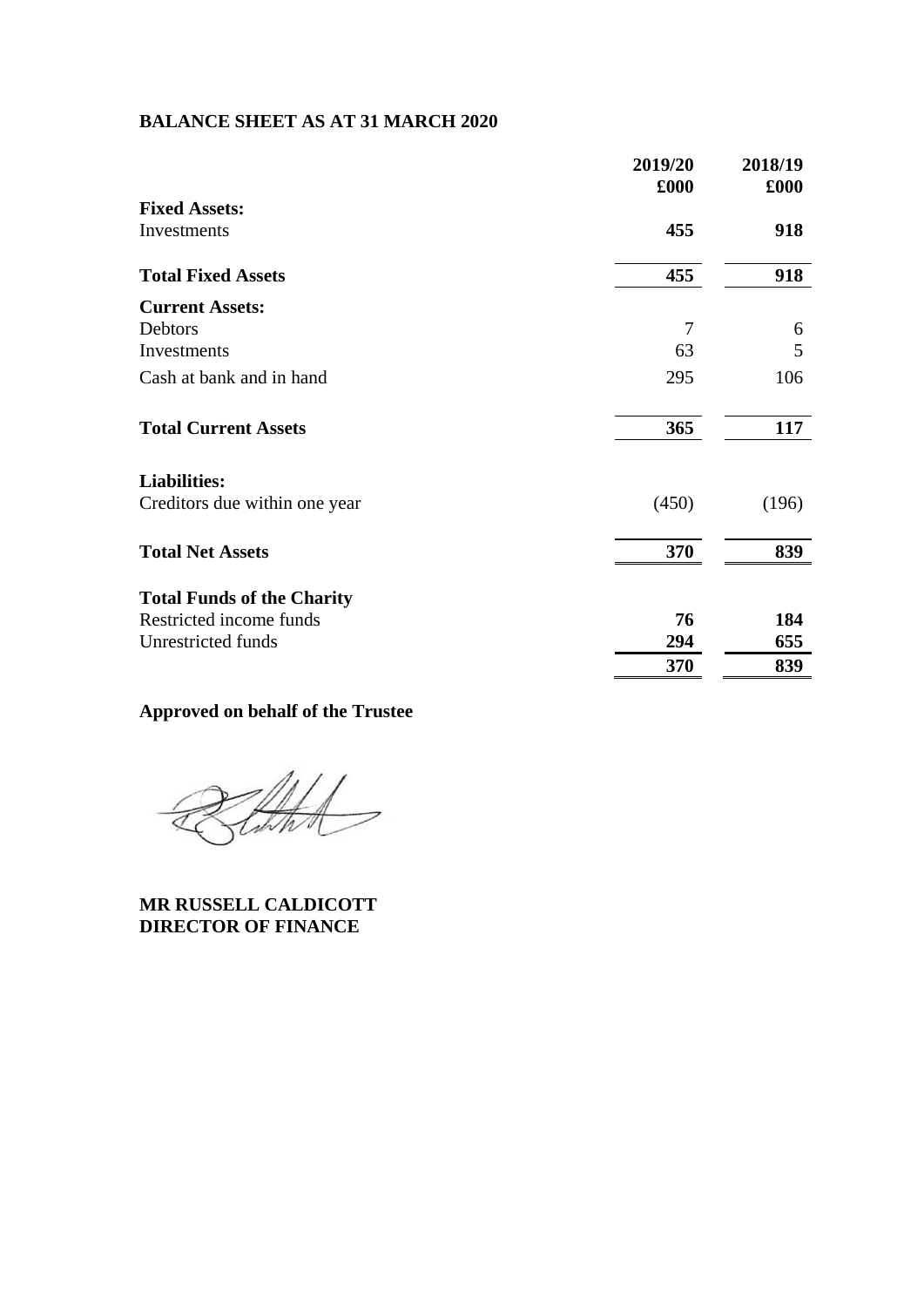## **WALSALL HEALTHCARE NHS TRUST**

# **CHARITABLE TRUST ACCOUNT 2019/2020**

#### **Statement of trustees' responsibilities**

The trustees are responsible for:

- a. Keeping proper accounting records which disclose with reasonable accuracy at any time the financial position of the funds held on trust and to enable them to ensure that the accounts comply with requirements in the Charities Act 2011 and those outlined in the directions issued by the Secretary of State;
- b. Keeping proper accounting records which disclose with reasonable accuracy at any time the financial position of the funds held on trust and to enable them to ensure that the accounts comply with requirements in the Charities Act 2011 and those outlined in the directions issued by the Secretary of State;
- c. Establishing and monitoring a system of internal control; and
- d. Establishing arrangements for the prevention and detection of fraud and corruption.

The trustees are required under the Charities Act 2011 and the National Health Service Act 1977 to prepare accounts for each financial year. The Secretary of State, with the approval of the Treasury, directs that these accounts give a true and fair view of the financial position of the funds held on trust, in accordance with the Charities Act 2011. In preparing those accounts, the trustees are required to:

- a. Apply on a consistent basis accounting policies laid down by the Secretary of State with the approval of the Treasury:
- b. Make judgements and estimates which are reasonable and prudent;
- c. State whether applicable accounting standards have been followed, subject to any material departures disclosed and explained in the accounts.

The trustees confirm that they have met the responsibilities set out above and complied with the requirements for preparing the accounts. The financial statements set out on pages 5 and 6 attached have been compiled from and are in accordance with the financial records maintained by the trustees.

By Order of the Trustees Signed:

**Chair** 

**Trustee**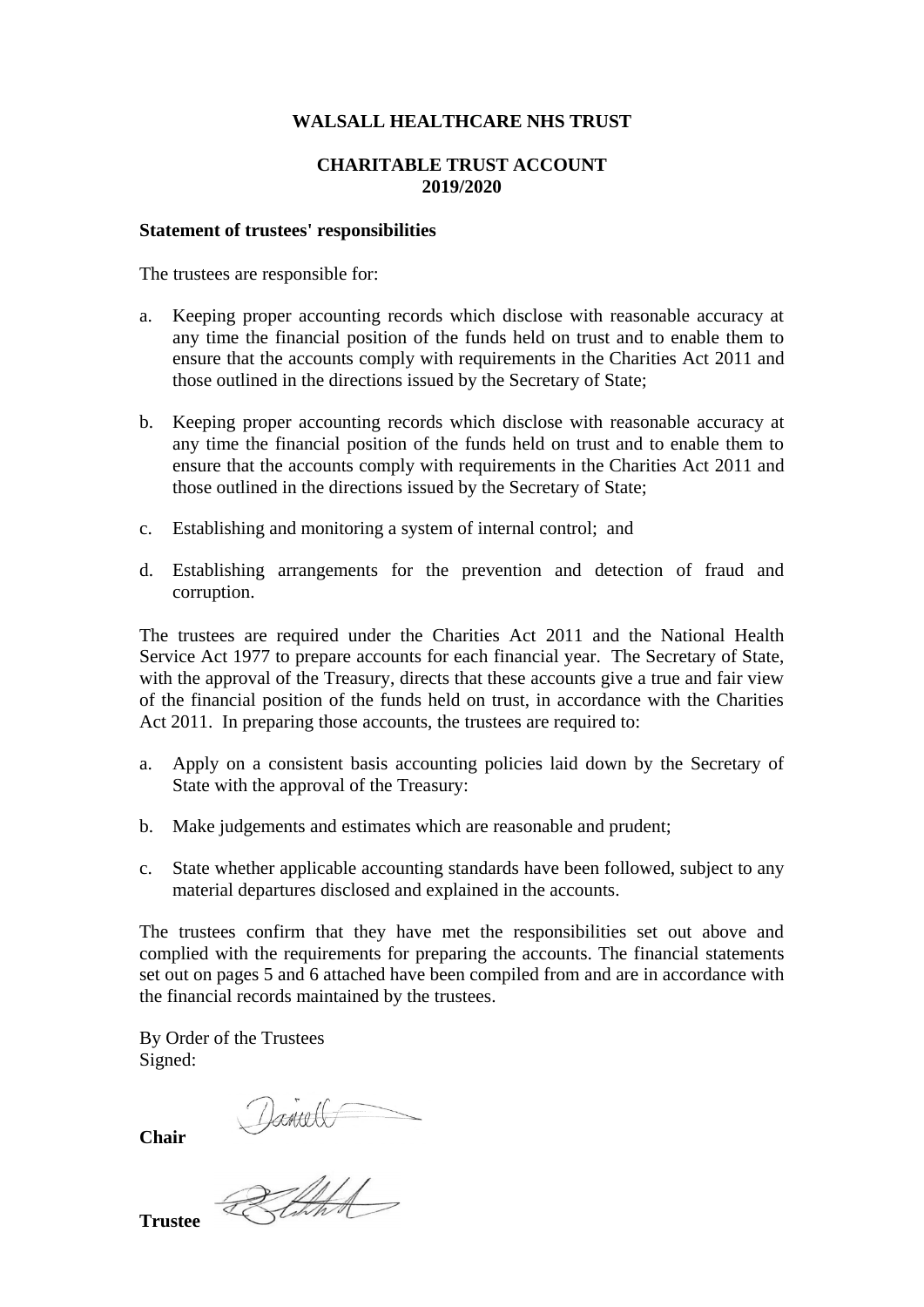



# **WALSALL HEALTHCARE NHS TRUST**

# **FUNDS HELD ON TRUST ANNUAL ACCOUNTS 2019-20**

# **FOREWORD**

These accounts have been prepared by the Trustees under section 98(2) of the National Health Service Act 1977 (as amended 2006) in the forms which the Secretary of State has, with the approval of Treasury, directed.

## **STATUTORY BACKGROUND**

The Trustees have been appointed under s11 of the NHS and Community Care Act 1990.

The Walsall Healthcare NHS Trust General Charitable Funds held on trust are registered with the Charity Commission and include funds in respect of the Manor Hospital.

## **MAIN PURPOSE OF THE FUNDS HELD ON TRUST**

The main purpose of the charitable funds held on trust is to apply income for any charitable purpose relating to the National Health Service wholly or mainly for the services provided by the Walsall Healthcare NHS Trust.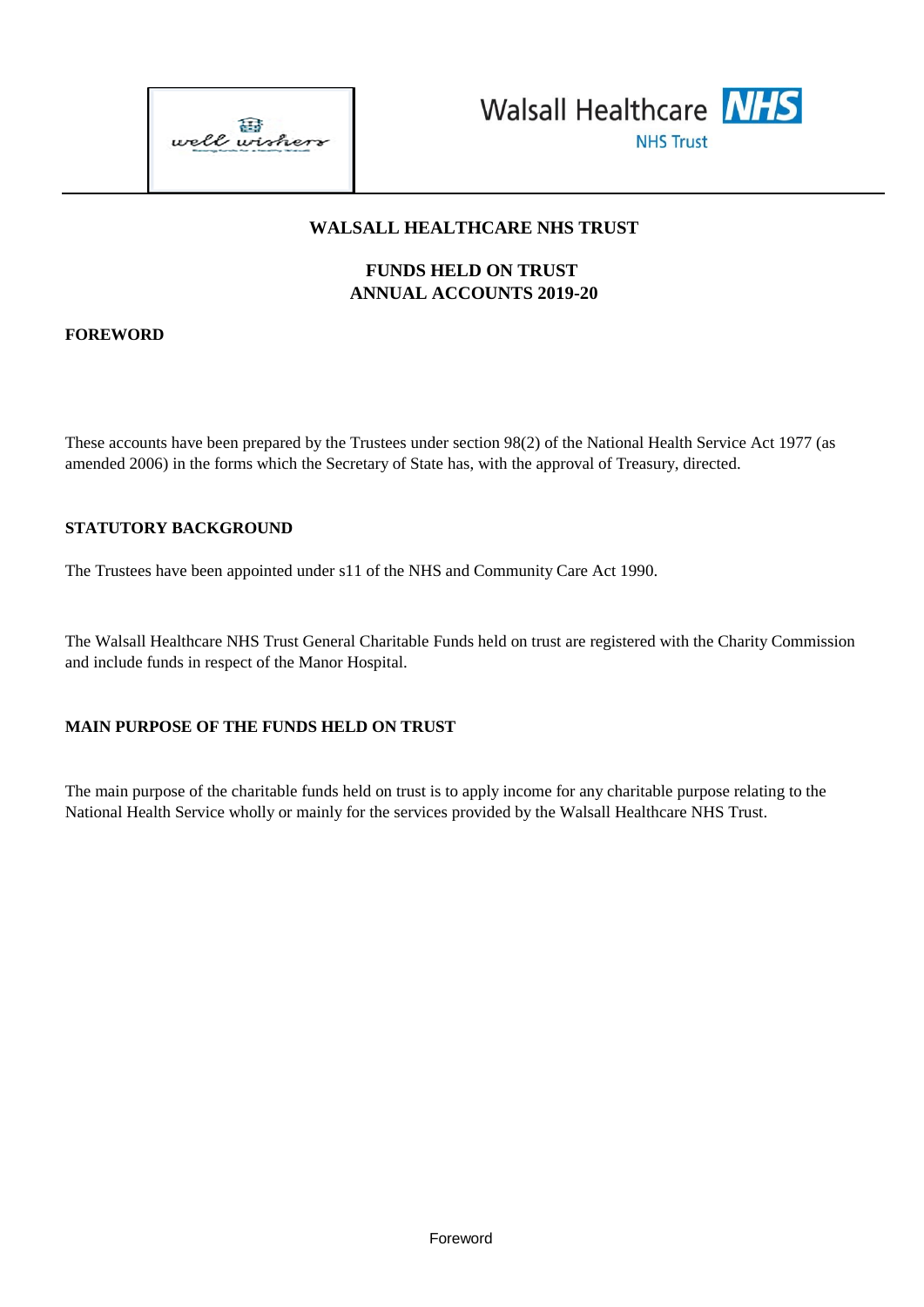# **INDEPENDENT EXAMINER'S REPORT**

# **TO THE TRUSTEES OF WALSALL HEALTHCARE NHS TRUST GENERAL CHARITABLE FUND**

I report on the financial statements of Walsall Healthcare NHS Trust General Charitable Fund for the year ended 31 March 2020, which are set out on pages 1 to 8.

## **Respective responsibilities of trustees and examiner**

The trustees (who are also the directors of the company for the purposes of company law) are responsible for the preparation of the financial statements in accordance with the requirements of the Companies Act 2006 ('the 2006 Act'). Having satisfied myself that the financial statements of the charity are not required to be audited under Part 16 of the 2006 Act and are eligible for independent examination, I report in respect of my examination of the charity's financial statements as carried out under section 145 of the Charities Act 2011 (the 2011 Act). In carrying out my examination I have followed the Directions given by the Charity Commission under section 145(b) of the 2011 Act.

This report, including my statement, has been prepared for and only for the charity's trustees as a body. My work has been undertaken so that I might state to the charity's trustees those matters I am required to state to them in an independent examiner's report and for no other purpose. To the fullest extent permitted by law, I do not accept or assume responsibility to anyone other than the charity and the charity's trustees as a body for my examination work, for this report, or for the statements I have made.

#### **Independent examiner's statement**

In connection with my examination, which is complete, no matters have come to my attention which give me reasonable cause to believe that in any material respect:

- accounting records were not kept in respect of Walsall Healthcare NHS Trust General Charitable Fund in accordance with section 386 of the 2006 Act; or
- the financial statements do not accord with those records; or
- the financial statements do not comply with the accounting requirements of section 396 of the 2006 Act other than any requirement that the financial statements give a 'true and fair' view which is not a matter considered as part of an independent examination; or
- the financial statements have not been prepared in accordance with the methods and principals of the Statement of Recommended Practice for accounting and reporting by charities applicable to charities preparing their accounts in accordance with the Financial Reporting Standard applicable in the UK and Republic of Ireland (FRS 102).

In the course of my examination of the accounting records of the charity I have reviewed the disclosures in the accounts in respect of the impact of COVID-19 on the financial statements. I draw your attention to the trustees' view on the impact of COVID-19 as disclosed within the Trustees Annual Report, the consideration given in the going concern basis of preparation on page 3 and post balance sheet events on page 8.

During the latter part of the financial year, there has been a global pandemic from the outbreak of COVID-19. The potential impact of COVID-19 became significant in March 2020 and is causing widespread disruption to normal patterns of business activity across the world, including the United Kingdom.

The full impact following the recent emergence of COVID-19 is still unknown. It is therefore not currently possible to evaluate all the potential implications to the charity's operations, beneficiaries and the wider economy.

I have no concerns and have come across no other matters in connection with the examination to which, in my opinion, attention should be drawn in order to enable a proper understanding of the financial statements to be reached.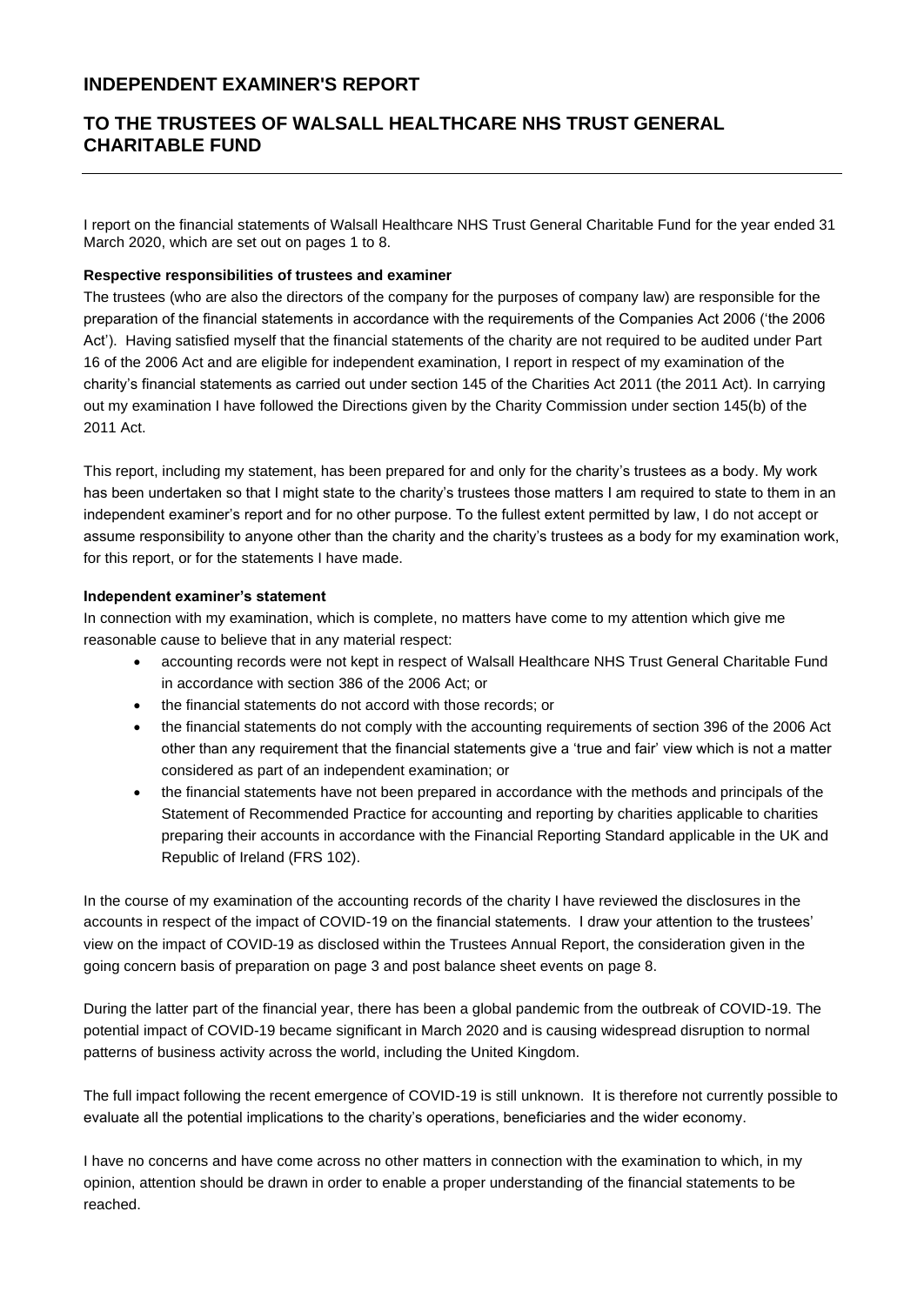# **INDEPENDENT EXAMINER'S REPORT**

# **TO THE TRUSTEES OF WALSALL HEALTHCARE NHS TRUST GENERAL CHARITABLE FUND**

#### **Basis of independent examiner's report**

My examination was carried out in accordance with the general Directions given by the Charity Commission. An examination includes a review of the accounting records kept by the charity and a comparison of the financial statements presented with those records. It also includes consideration of any unusual items or disclosures in the financial statements, and seeking explanations from you as trustees concerning any such matters. The procedures undertaken do not provide all the evidence that would be required in an audit, and consequently no opinion is given as to whether the financial statements present a 'true and fair view' and the report is limited to those matters set out in the statement below.

Mark Samige

**Mark Surridge FCCA (Senior Statutory Auditor) For and on behalf of Mazars LLP Chartered Accountants and Statutory Auditor 45 Church Street Birmingham B3 2RT**

**27 January 2021**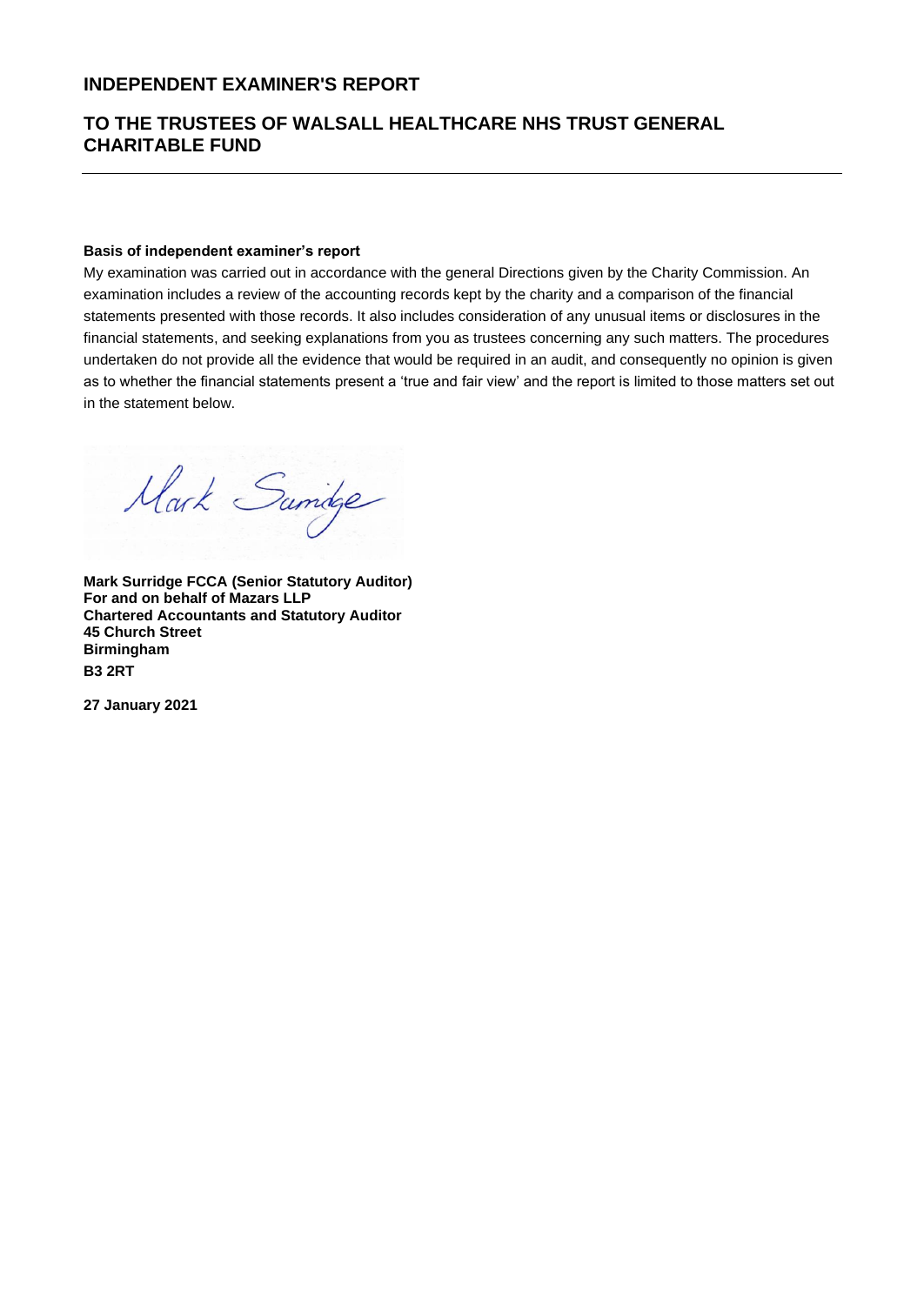# **Statement of Financial Activities for the year ended 31 March 2020**

|                                                                 |               |                |                             |                          | 2019-20        | 2018-19      |
|-----------------------------------------------------------------|---------------|----------------|-----------------------------|--------------------------|----------------|--------------|
|                                                                 | <b>Notes</b>  | Unrestricted   | Restricted                  | Endowment                | <b>Total</b>   | Total        |
|                                                                 |               | Funds          | Funds                       | Funds                    | <b>Funds</b>   | Funds        |
|                                                                 |               | $\pounds000$   | $\pounds000$                | $\pounds000$             | £000           | $\pounds000$ |
| <b>Income and Endowments from:</b>                              |               |                |                             |                          |                |              |
| Donations and legacies                                          |               | 112            | 68                          | $\overline{\phantom{a}}$ | <b>180</b>     | 216          |
| Other trading activities                                        |               | $\,8\,$        | $\overline{\phantom{a}}$    | $\overline{\phantom{a}}$ | ${\bf 8}$      | 9            |
|                                                                 |               |                |                             |                          |                |              |
| Investment income                                               | 7.3           | 35             | $\,8\,$                     | ٠                        | 43             | 37           |
| Other                                                           | 2.1           | $\sqrt{2}$     | $\ensuremath{\mathfrak{Z}}$ |                          | 5              | 10           |
| <b>Total</b>                                                    |               | 157            | ${\bf 79}$                  | $\blacksquare$           | 236            | 272          |
| <b>Expenditure on:</b>                                          |               |                |                             |                          |                |              |
| Raising funds                                                   | 4.1           | $28\,$         | $\,8\,$                     | $\overline{\phantom{a}}$ | 36             | 35           |
| <b>Charitable Activities</b>                                    | 4.2           | 125            | 104                         | $\blacksquare$           | 229            | 274          |
| <b>Total</b>                                                    |               | 153            | 112                         | $\blacksquare$           | 265            | 309          |
| Net income/(expenditure)                                        |               | $\overline{4}$ | (33)                        | $\blacksquare$           | (29)           | (37)         |
| Transfer between funds                                          |               | $\blacksquare$ | $\overline{\phantom{a}}$    | $\overline{\phantom{a}}$ | $\blacksquare$ |              |
| Other recognised gains/(losses):                                |               |                |                             |                          |                |              |
| Gains/(losses) on revaluation and disposal of investment assets |               | (365)          | (75)                        | $\overline{\phantom{a}}$ | (440)          | (202)        |
| Net movement in funds                                           | $\mathfrak s$ | (361)          | (108)                       | ۰                        | (469)          | (239)        |
| <b>Reconciliation of funds:</b>                                 |               |                |                             |                          |                |              |
| Fund balances brought forward at 31 March 2019                  |               | 655            | 184                         | $\overline{\phantom{a}}$ | 839            | 1,078        |
| Total fund balances carried forward at 31 March 2020            |               | 294            | 76                          | ۰                        | 370            | 839          |

All activities relate to continuing operations.

The notes at pages 3 to 8 form part of this account.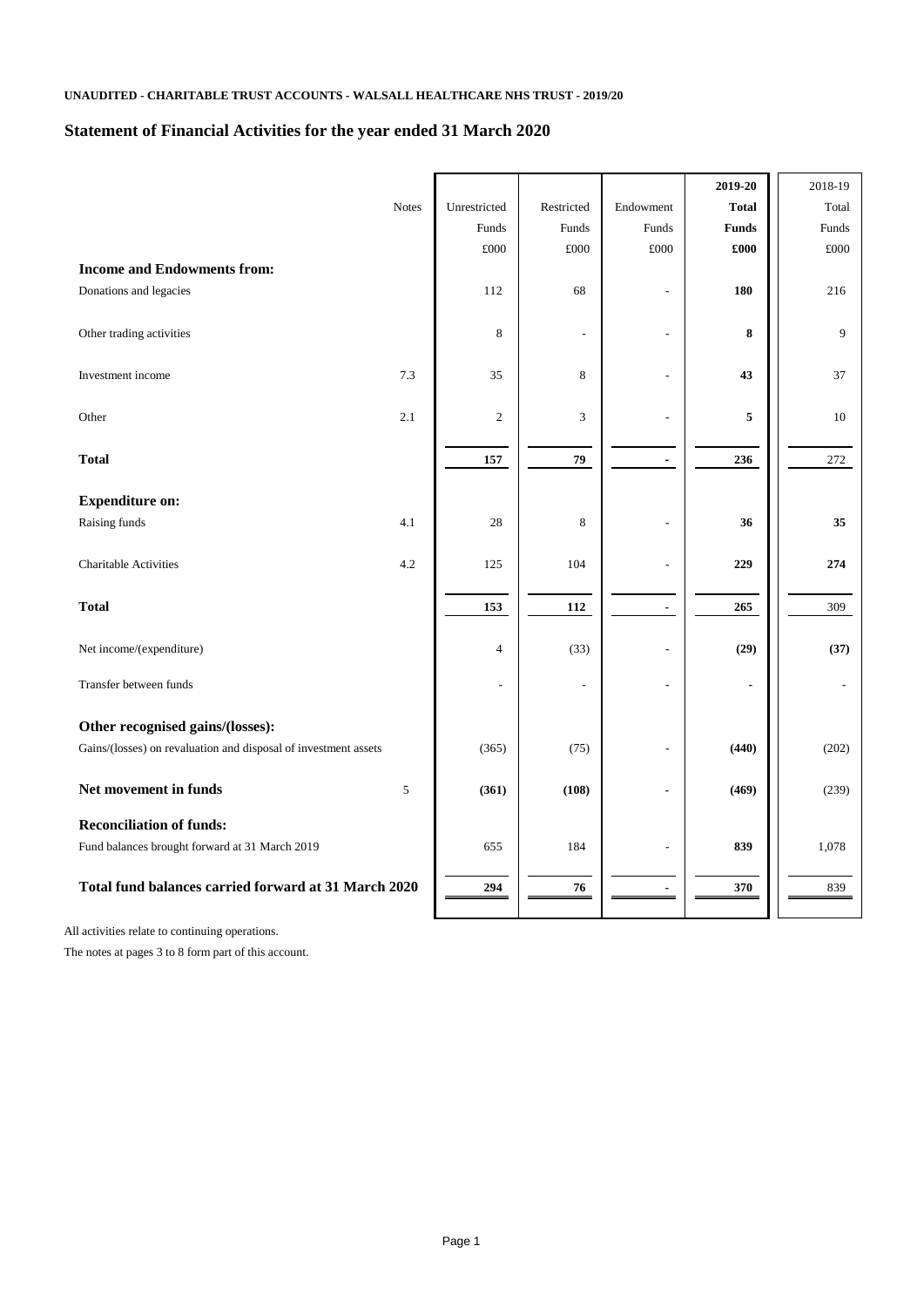# **Balance Sheet as at 31 March 2020**

|                                                                                                                                                    | <b>Notes</b> | <b>Total at</b><br>31 March 2020<br>£000 | Total at<br>31 March 2019<br>£000 |
|----------------------------------------------------------------------------------------------------------------------------------------------------|--------------|------------------------------------------|-----------------------------------|
| <b>Fixed assets:</b><br>Investments<br><b>Total fixed assets</b>                                                                                   | 7.1          | 455<br>455                               | 918<br>918                        |
| <b>Current assets:</b><br><b>Debtors</b><br><b>Investments</b><br>Cash at bank and in hand<br><b>Total current assets</b>                          | 8<br>7.2     | 7<br>63<br>295<br>$\overline{365}$       | 6<br>5<br>106<br>$\overline{117}$ |
| <b>Liabilities:</b><br>Creditors: Amounts falling due<br>within one year                                                                           | 9            | (450)                                    | (196)                             |
| Net current(liabilities)<br><b>Total assets less current liabilities</b>                                                                           |              | (85)<br>$\overline{370}$                 | (79)<br>839                       |
| <b>Total net assets</b>                                                                                                                            |              | 370                                      | 839                               |
| The funds of the charity:<br>Restricted income funds<br><b>Unrestricted funds</b><br><b>Total unrestricted funds</b><br><b>Total charity funds</b> | 10<br>10.1   | 76<br>294<br>294<br>370                  | 184<br>655<br>655<br>839          |

The notes at pages 3 to 8 form part of this account.

Signed:

Date: 27th January 2021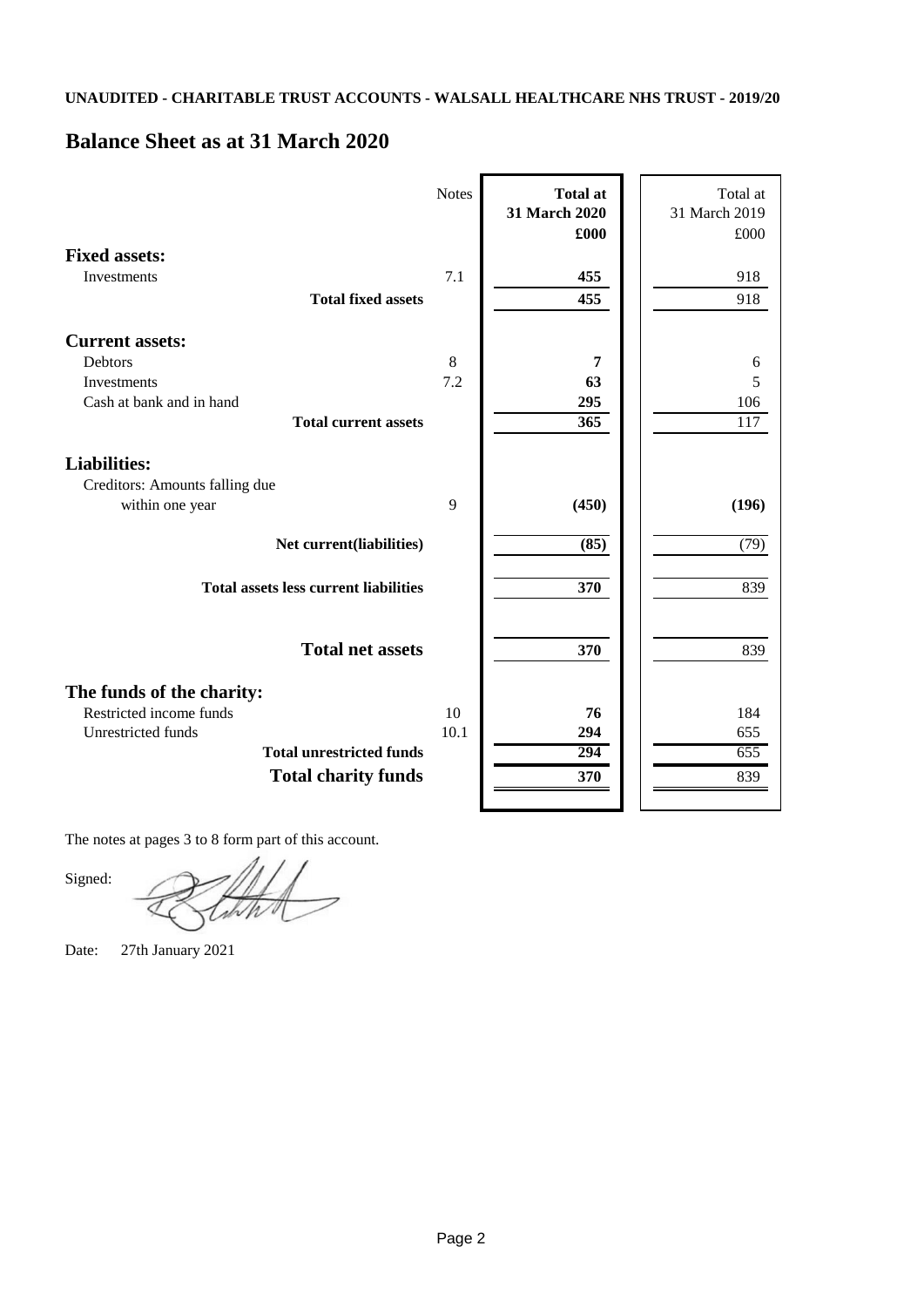#### **NOTES TO THE ACCOUNTS**

## **1. Accounting Policies**

#### **1.1 Accounting Convention**

#### **1.2 Income Recognition**

- a. Income is recognised in the Statement of Financial Activities when the following three factors are be met:
	- i. Entitlement arises when a particular resource is receivable or the charity's right becomes legally enforceable;
	- ii. Probable when there is a reasonable certainty that the incoming resources will be received: and
	- iii. Measurement when the monetary value of the income and related transaction costs can be measured with sufficient reliability.

#### b. Gifts in kind:

- i. Assets given for distribution by the funds are included in the Statement of Financial Activities only when distributed.
- ii. Assets given for use by the funds (e.g. property for its own occupation) are included in the Statement of Financial Activities as incoming resources when receivable.
- iii. Gifts made in kind but on trust for conversion into cash and subsequent application by the funds are included in the accounting period in which the gift is sold.

#### c. Intangible income

d. Legacies

#### **1.3 Expenditure**

#### a. Cost of raising funds

#### b. Grants payable

c. Governance Costs

These accounts have been prepared on a going concern basis. The trustees have been regularly updated on the financial activities of the charity during the financial year and are not aware of any material uncertainties that will affect the charity continuing in operational exsitence for the foreseeable future. For this reason the trustees continue to adopt the going concern basis in preparing the accounts.

The net assets of the Charity at the time of reporting are below the reserve total of £500,000 however the reserves are more than sufficient to cover the average of 6 months. There is an expectation of an upturn in the valuation of the funds as the markets recover during the latter half of 2020/21 in addition to normal levels of donations. The Charity is expanding its network and is in the process of receiving national funds to further sustain the viability of the Charity.

The principal accounting policies adopted, judgements and key sources of estimation uncertainty in the preparation of the financial statements are as follows:

#### a) Basis of preparation

The financial statements have been prepared in accordance with Accounting and Reporting by Charities: Statement of Recommended Practice applicable to charities preparing their accounts in accordance with the Financial Reporting Standard applicable in the UK and Republic of Ireland (FRS102) - (Charities SORP (FRS102)), Section 1A of the Financial Reporting Standard applicable in the UK and Republic of Ireland (FRS102) and the Companies Act 2006. There were no material changes as a result of transition to the Charities SORP 2019 and the updated FRS 102 from 1 April 2019.

#### b) Preparation of the accounts on a going concern basis

The economic uncertainty created by Brexit, and the recent global pandemic (COVID-19) has resulted in a significant loss in value of investments many of which have dropped below their original investment cost.

Grants payable are payments, made to third parties (including NHS bodies) in the furtherance of the funds held on trust's charitable objectives to relieve those who are sick. They are accounted for on an accruals basis where the conditions for their payment have been met or where a third party has a reasonable expectation that they will receive the grant. This includes grants paid to NHS Bodies.

These are accounted for on an accruals basis and are recharges of appropriate proportions of the costs from Walsall Healthcare NHS Trust.

The cost of generating funds are the costs associated with generating income for the funds held on trust.

The funds held on trust accounts are prepared in accordance with the accruals concept. All expenditure and the related liability is recognised once there is a legal or constructive obligation to make a payment to a third party.

In all cases the amount at which gifts in kind are brought into account is either a reasonable estimate of their value to the funds or the amount actually realised. The basis of the valuation is disclosed in the annual report.

Intangible income (e.g. the provision of free accommodation) is included in the accounts with an equivalent amount in outgoing resources, if there is a financial cost borne by another party. The value placed on such income is the financial cost of the third party

providing the resources.

Legacies are accounted for as incoming resources once the receipt of the legacy becomes reasonably certain. This will be once confirmation has been received from the representatives of the estates that payment of the legacy will be made or property transferred and once all conditions attached to the legacy have been fulfilled.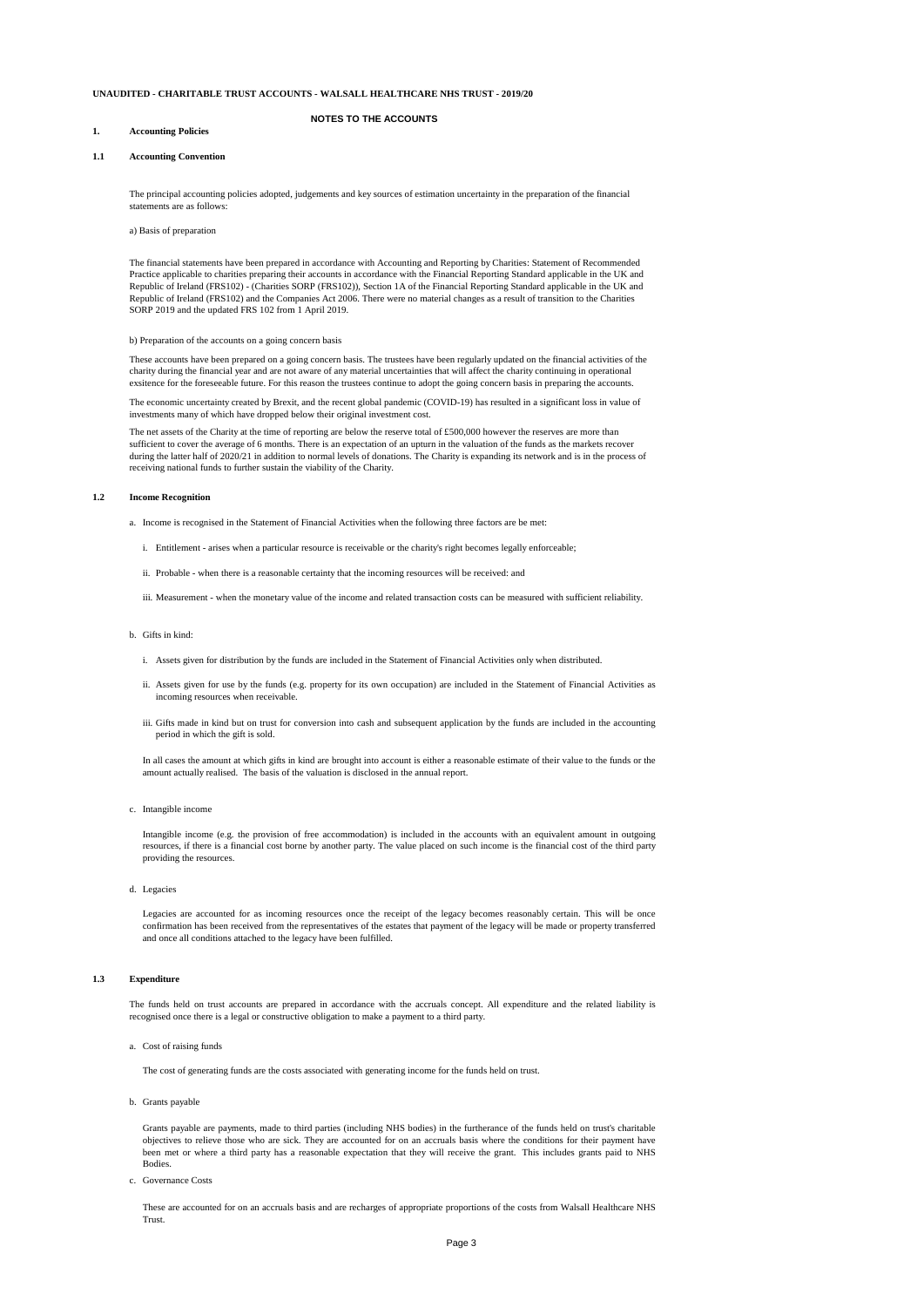#### **1.4 Structure of funds**

Where there is a legal restriction on the purpose to which a fund maybe put, the fund is classified in the accounts as a restricted fund. Funds where the capital is held to generate income for charitable purposes and cannot itself be spent are accounted for a endowment funds. Other funds are classified as unrestricted funds. Funds which are not legally restricted but which the Trustees have chosen to earmark for set purposes are classified funds. The major funds held within these categories are disclosed in note 1.10.

## **1.5 Investment Fixed Assets**

Investment fixed assets are shown at market value.

- a. Quoted stocks and shares are included in the balance sheet at mid-market price, ex-div.
- b. Other investment fixed assets are included at trustees' best estimate of market value.

## **1.6 Realised gains and losses**

All gains and losses are taken to the Statement of Financial Activities as they arise. Realised gains and losses on investments are calculated as the difference between sales proceeds and opening market value (or date of purchase if later). Unrealised gains and losses are calculated as the difference between market value at the year end and opening market value (or date of purchase if later).

## **1.7 Pensions Contributions**

The charity does not directly employ individuals, however the costs of the fundraiser have been recharged and therefore pension contributions are indirectly paid by way of this salary recharge.

# **1.8 Trustees**

All new trustees are required to follow an induction programme approved by the Board and they, as well as existing board members, can access external training courses, seminars and workshops.

#### **1.9 Prior Year Adjustments**

There has been no change to the accounts of prior years.

#### **1.10 Pooling Scheme**

An official pooling scheme is operated for investments relating to the following funds:

Corporate including General and Education Funds Medical Specialties Fund Surgical Specialties Fund Women's, Children's and Community Services Fund Specialist Palliative Care

These are further sub-divided into individual funds totalling more than 40 funds relating more specifically to donor wishes.

The Scheme was registered with the Charity Commission on 17 March 1998.

## **1.11 Statement of cash flows exemption**

A statement of Cash Flows has not been produced as the charity is within the small charity thresholds.

## **1.12 Financial instruments**

The Charity only has financial assets and financial liabilities of a kind that qualify as basic financial instruments. Basic financial instruments are initially recognised at transaction value and subsequently measured at their settlement value.

#### **1.13 Judgments in applying accounting policies and key sources of estimation uncertainty**

The charity makes estimates and assumptions concerning the future. The estimates and assumptions have no material impact on the carrying amounts of assets and liabilities within the accounts.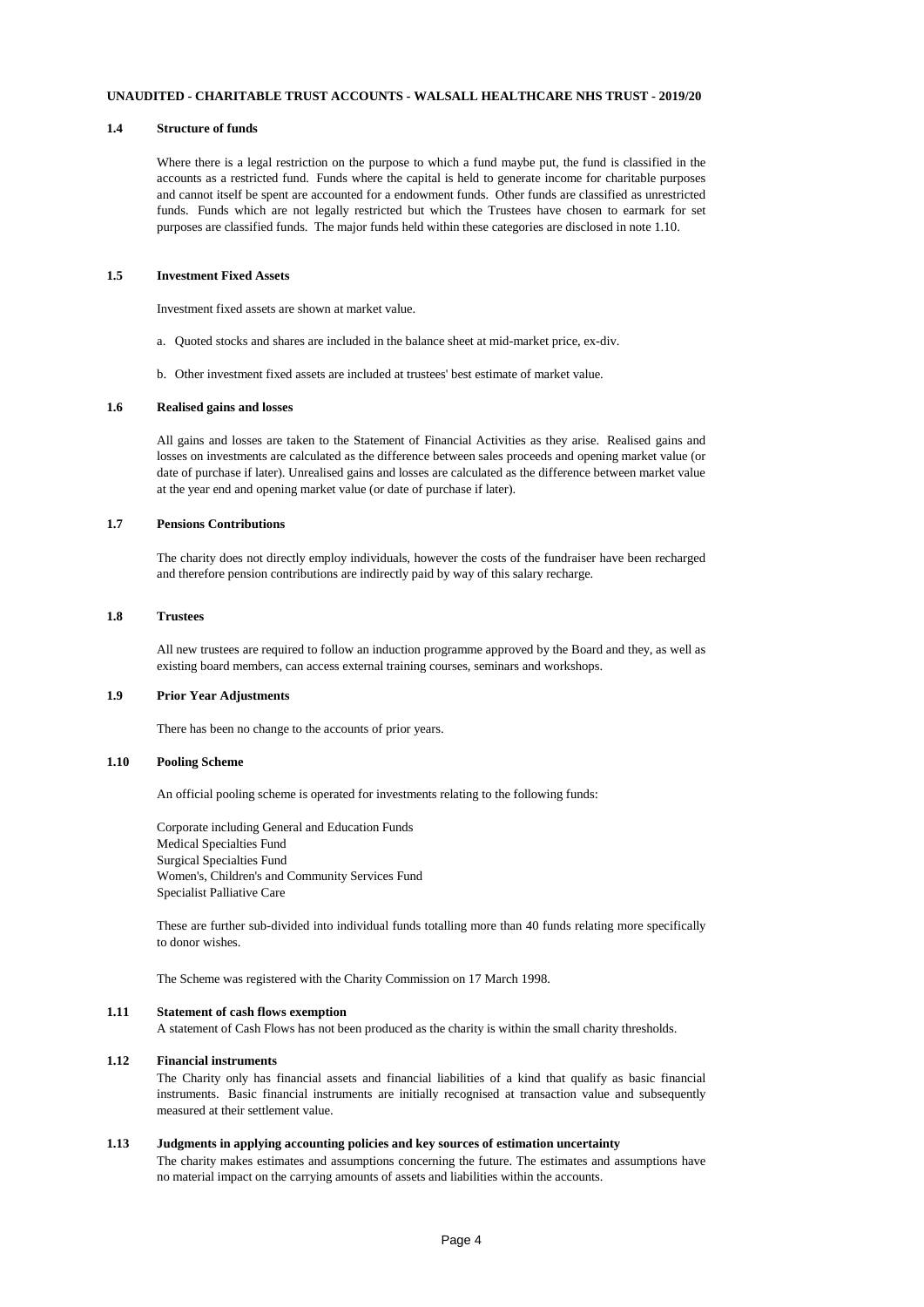## **2.1 Details of Other income**

During the financial year £8,031 was received in relation to the Staff Lottery which was the initiative of Well Wishers (associated trading name of Walsall Healthcare NHS Trust General Charitable Fund).

# **2.2 Material Grants received by category**

No grants were received during the year.

**3.1 Details of resources expended - grants** There were no material grants paid during the year.

## **3.2 Grants made to institutions** No grants were made to institutions during the year.

## **3.3 Grants paid to individuals** No grants were paid to individuals during the year.

## **4 Details of Expenditure**

## **4.1 Analysis of Raising Funds Costs**

|                          | Unrestricted | Restricted | Endowment | <b>Total</b> | Total |
|--------------------------|--------------|------------|-----------|--------------|-------|
|                          | Funds        | Funds      | Funds     | 2020         | 2019  |
|                          |              |            |           | <b>Funds</b> | Funds |
|                          | £000         | £000       | £000      | £000         | £000  |
| <b>Fundraising Costs</b> | 22           |            | -         | 29           | 25    |
| Investment managers fee  | 6            |            | ۰         | 7            | 10    |
|                          |              |            |           |              |       |
|                          | 28           | 8          |           | 36           | 35    |
|                          |              |            |           |              |       |

The Charity does not directly employ staff. Included in the above Fundraising Costs is a recharge of fundraising salary costs of £25,011 in generating funds.

# **4.2 Details of Expenditure - Charitable Activities**

|                                | Unrestricted | Restricted | Endowment | <b>Total</b> | Total |
|--------------------------------|--------------|------------|-----------|--------------|-------|
|                                | Funds        | Funds      | Funds     | 2020         | 2019  |
|                                |              |            |           | <b>Funds</b> | Funds |
| Other:                         | £000         | £000       | £000      | £000         | £000  |
|                                |              |            |           |              |       |
| Patients welfare and amenities | 70           | 90         | -         | 160          | 222   |
| Staff welfare and amenities    | 28           | 10         | -         | 38           | 24    |
| Miscellaneous                  | 4            |            |           | Δ            |       |
|                                | 102          | 100        |           | 202          | 251   |
|                                |              |            |           |              |       |
|                                |              |            |           |              |       |

## **Analysis of Support & Governance Costs included within Charitable Activities**

|                                        | Unrestricted | Restricted | Endowment | <b>Total</b> | Total |
|----------------------------------------|--------------|------------|-----------|--------------|-------|
|                                        | Funds        | Funds      | Funds     | 2020         | 2019  |
|                                        |              |            |           | <b>Funds</b> | Funds |
|                                        | £000         | £000       | £000      | £000         | £000  |
| Management                             | 5            |            | ۰         | n            | o     |
| <b>Finance Administration</b>          | 10           | 2          | ۰         | 12           |       |
| <b>Finance Administration Software</b> |              |            | ۰         |              |       |
| Audit fee                              | ⇁            |            |           | 8            |       |
|                                        | 23           | 4          |           | 27           | 23    |
|                                        |              |            |           |              |       |

## **5 Changes in Resources Available for Charity Use**

|                       | Unrestricted | Restricted | Endowment | <b>Total</b> | Total |
|-----------------------|--------------|------------|-----------|--------------|-------|
|                       | Funds        | Funds      | Funds     | 2020         | 2019  |
|                       |              |            |           | <b>Funds</b> | Funds |
|                       | £000         | £000       | £000      | £000         | £000  |
|                       |              |            |           |              |       |
| Net movement in funds | (361)        | (108)      | -         | (469)        | (239) |
|                       |              |            |           |              |       |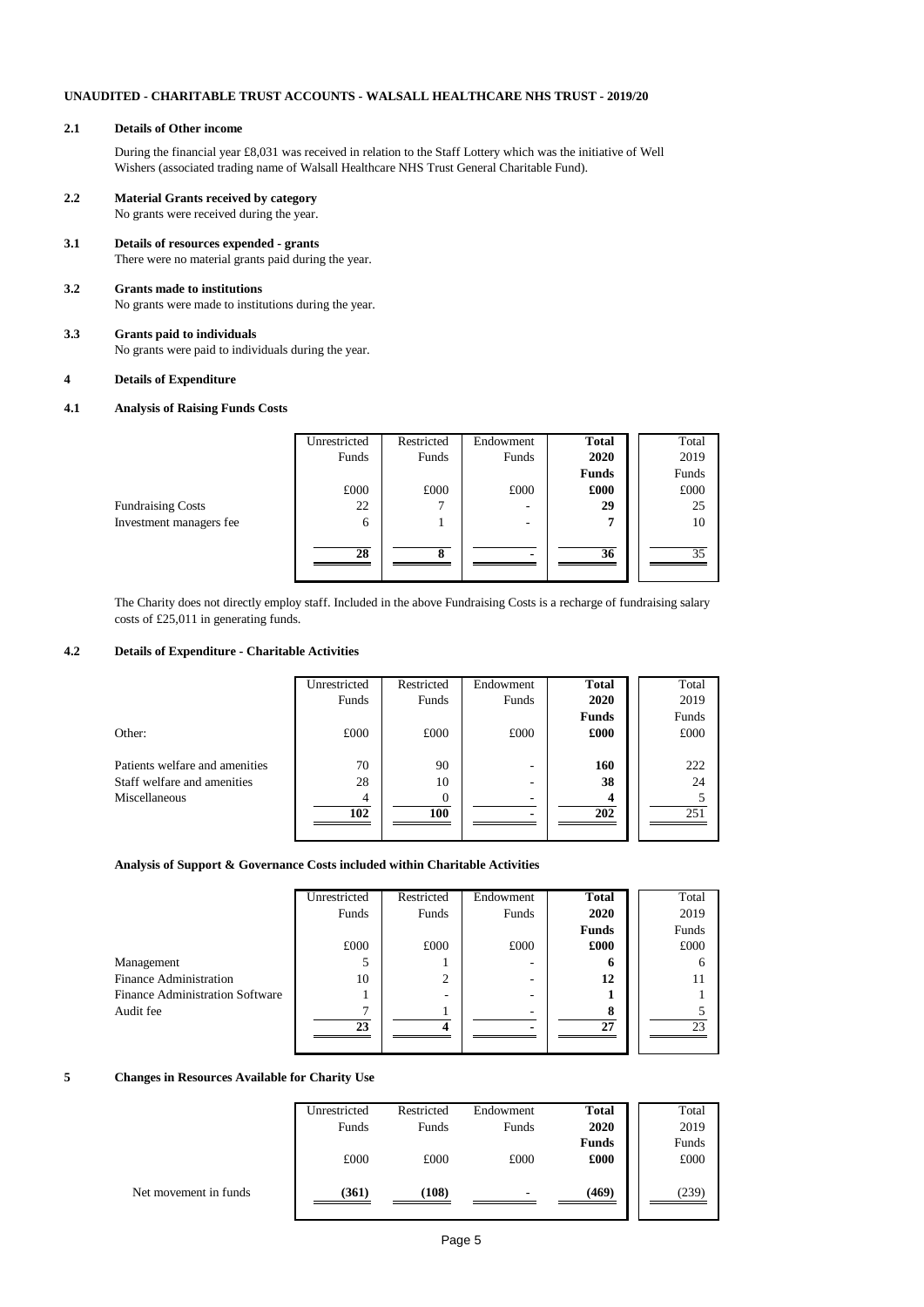# **6 Fixed Assets**

The charity does not hold any tangible fixed assets.

# **7 Analysis of Fixed Investment Assets**

| 7.1 | <b>Fixed Asset Investments</b>       | <b>Total</b>  | Total         |
|-----|--------------------------------------|---------------|---------------|
|     |                                      | 2020          | 2019          |
|     |                                      | £000          | £000          |
|     |                                      |               |               |
|     | Market value at 31 March 2019        | 918           | 1,290         |
|     | Less: Disposals at carrying value    | (256)         | (356)         |
|     | Add: Acquisitions at cost            | 233           | 186           |
|     | Net gain / (loss) on revaluation     | (440)         | (202)         |
|     | Market value at 31 March 2020        | 455           | 918           |
|     |                                      |               |               |
|     | Historic cost at 31 March 2020       | 929           | 988           |
|     |                                      |               |               |
|     | <b>Market Value at 31 March 2020</b> | 31 March 2020 | 31 March 2019 |
|     |                                      | £000          | £000          |
|     |                                      |               |               |
|     | <b>Fixed Interest</b>                | 49            | 100           |
|     | UK Equities & Funds                  | 378           | 818           |
|     | Overseas Equities and Funds          | 28            | 0             |
|     |                                      | 455           | 918           |
|     |                                      |               |               |

At 31 March 2020 the following holdings were valued above 5% of the total value of the investment portfolio.

| <b>Investment</b>                                   | Value $(f)$ | Percentage       |
|-----------------------------------------------------|-------------|------------------|
|                                                     |             | $(\%)$ of        |
|                                                     |             | <b>Portfolio</b> |
| Anglo American PLC                                  | 28,328      | 5.47%            |
| <b>Barclays PLC</b>                                 | 45,173      | 8.73%            |
| <b>BT</b> Group PLC                                 | 35,960      | 6.95%            |
| Carnival PLC                                        | 29,442      | 5.69%            |
| Cash (Portfolio - Sterling Capital Cash)            | 62,705      | 12.12%           |
| EasyJet PLC                                         | 37,115      | 7.17%            |
| <b>International Consolidated Airlines Group SA</b> | 38,718      | 7.48%            |
| Lloyds Banking Group PLC                            | 63,680      | 12.30%           |
| Rolls-Royce Holdings PLC                            | 30,824      | 5.96%            |
| Royal Bank of Scotland Group PLC                    | 48,547      | 9.38%            |
| <b>TUI AG</b>                                       | 43,173      | 8.34%            |

## **7.2 Short term investments and deposits**

|                                           | Held     | Held                     | 2019-20      | 2018-19 |
|-------------------------------------------|----------|--------------------------|--------------|---------|
|                                           | in UK    | outside UK               | <b>Total</b> | Total   |
|                                           | £000     | £000                     | £000         | £000    |
| Cash held as part of investment portfolio | 63<br>63 | $\overline{\phantom{0}}$ | 63<br>63     |         |

# **7.3 Total investment income**

|                                      | Held     | Held       | 2019-20      | 2018-19  |
|--------------------------------------|----------|------------|--------------|----------|
|                                      | in UK    | outside UK | <b>Total</b> | Total    |
|                                      | £000     | £000       | £000         | £000     |
| Investments listed on Stock Exchange | 43<br>43 |            | 43<br>43     | 37<br>37 |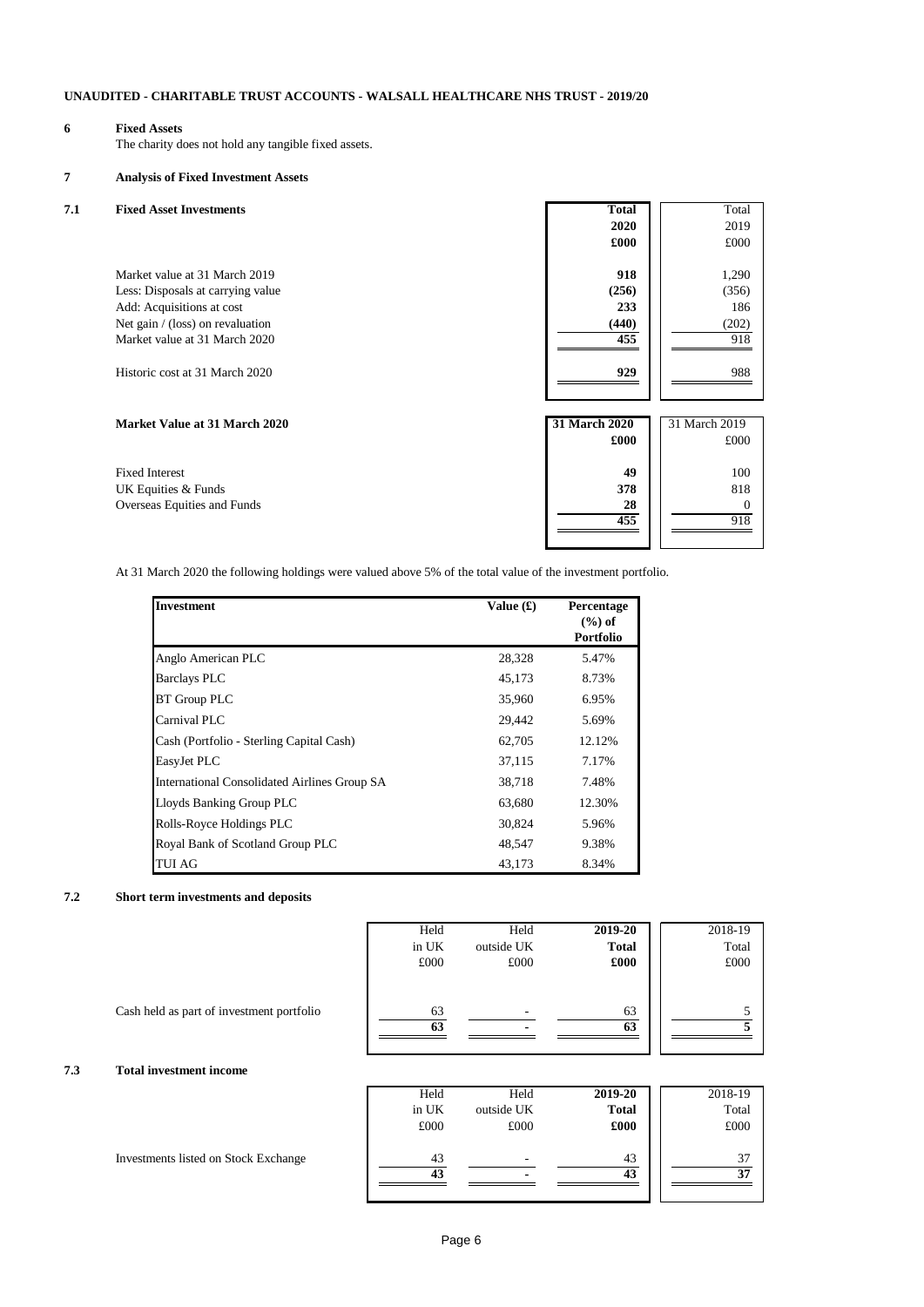#### **8 Analysis of Debtors**

|   |                              | 31 March 2020<br>£000 | 31 March 2019<br>£000 |
|---|------------------------------|-----------------------|-----------------------|
|   | Accrued income               | 7                     | 6                     |
| 9 | <b>Analysis of Creditors</b> |                       |                       |
|   |                              |                       |                       |
|   |                              | 31 March 2020<br>£000 | 31 March 2019<br>£000 |

## **10 Details of Restricted Funds**

Donations from League of Friends were included within restricted income of £71,086 (2019: £61,000) as explained below. Donations of £19,547 (2019: £18,000) were received for Specialist Palliative Care services, and net income from specific fundraising events totalled £21,954 (2019: £6,000).

## **10.1 League of Friends Donations**

The Charity received donations totalling £29,585 (2019: £37,000) from The League of Friends during the year to purchase a Theatre Stacker.

#### **10.2 Details of Material Funds - Designated Funds**

| Name of fund                                                                                                                                                                                  | Description of the nature and purpose of each fund |                                                                                                                                                                                        |  |
|-----------------------------------------------------------------------------------------------------------------------------------------------------------------------------------------------|----------------------------------------------------|----------------------------------------------------------------------------------------------------------------------------------------------------------------------------------------|--|
| Corporate including General and Education Funds<br><b>Medical Specialties</b><br><b>Surgical Specialties</b><br>Women's, Children's and Community Services Fund<br>Specialist Palliative Care |                                                    | For any charitable purpose<br>relating to the National Health<br>Service wholly or mainly for<br>the benefit of the named<br>specialty/activity of the Walsall<br>Hospitals NHS Trust. |  |

## **10.3 Details of Endowment Funds**

The Charitable fund has not received any endowments during the year. The funds of the Charity do not contain any endowments (2019: £nil).

#### **11 Contingencies**

There are no contingent gains or losses on which to report (2019: £nil).